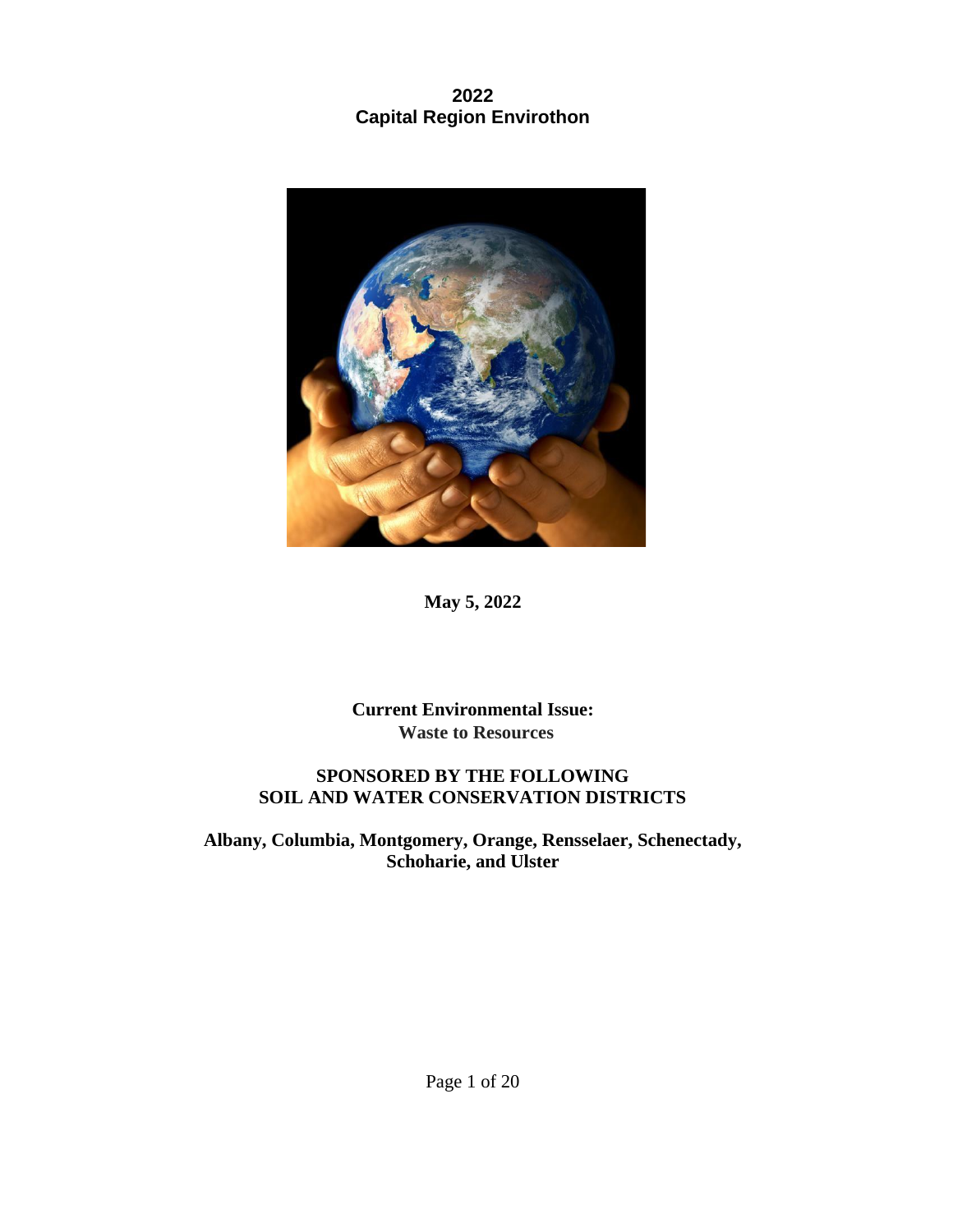# **TABLE OF CONTENTS**

| <b>Sample Test Questions</b> |
|------------------------------|
|                              |
|                              |
|                              |
|                              |
|                              |
|                              |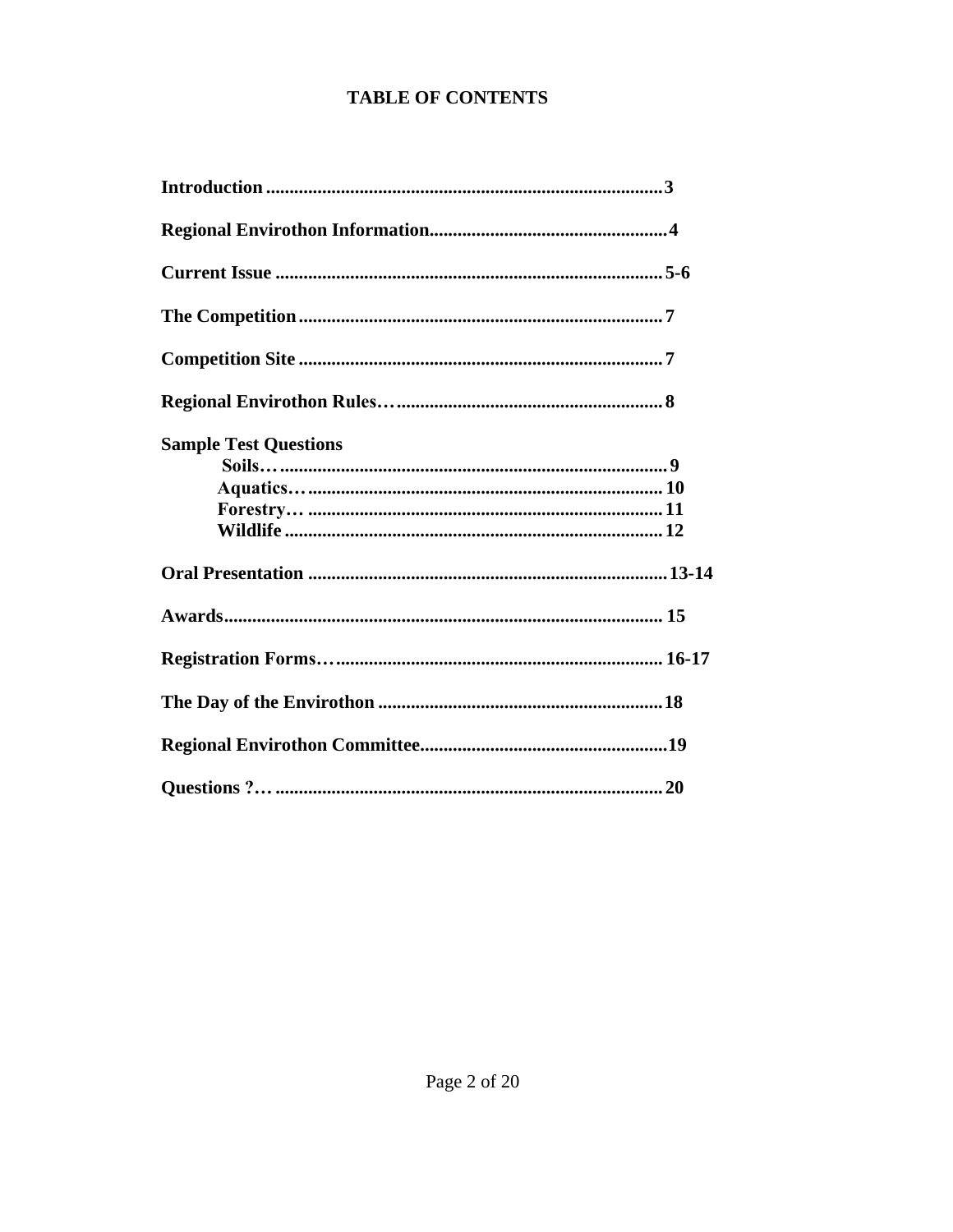### **Introduction**

<span id="page-2-0"></span>Sponsored by the New York State Soil & Water Conservation Districts, the Envirothon Program is designed to:

- 1. Test each student's knowledge and understanding of Natural Resources and issues within New York State.
- 2. Cultivate the students desire to learn more about the natural world.

With stimulated interest in environmental concerns, motivated students will further develop their knowledge and skills and evolve into environmentally aware, action-oriented adults.

Envirothon activities begin locally with teams of five high school students competing for their County and Regional Envirothon titles. Local competitions are sponsored by the county Soil and Water Conservation Districts and supported by local environmental or recreational civic groups, or environmentally conscious companies. Teams are tested in five areas: aquatics, wildlife, forestry, soils, and a current environmental issue. County winners then move on to the state competition where their knowledge is challenged in the same five areas. Once a team is recognized as State Champion, its members become New York State's representatives at the National Envirothon Competition.

2022 will be the Capital Region Envirothon's 21st year. We look forward to seeing many schools from the area compete.

This booklet is designed to:

- 1. Encourage participation of high schools in the 2022 Capital Regional Envirothon.
- 2. Educate local business and industry groups and organizations about the Envirothon Program.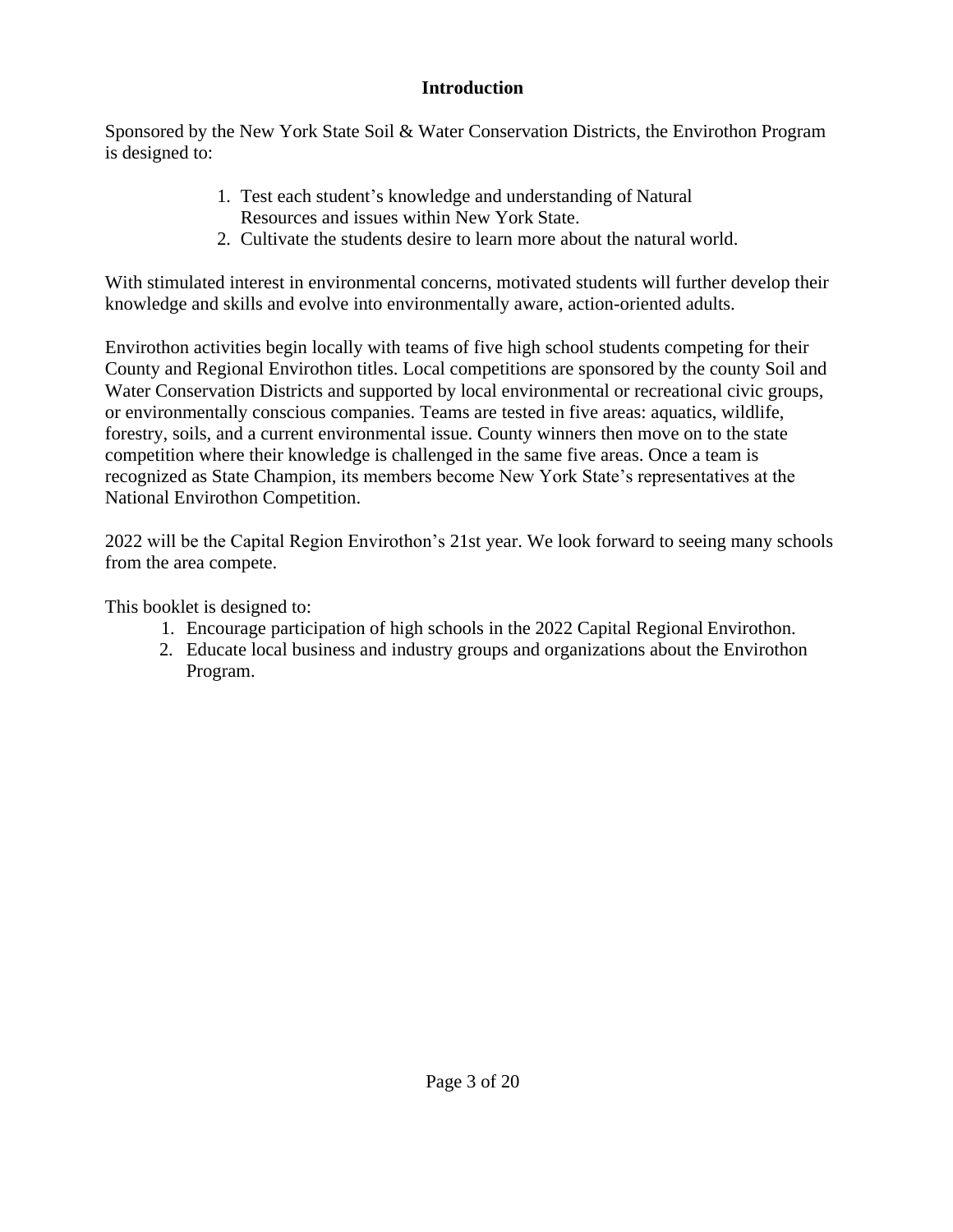### **Regional Envirothon Information**

#### **Regional Envirothon Objectives**

- <span id="page-3-0"></span>1. To cultivate a desire to learn more about our natural environment through a competitive event.
- 2. To develop a greater appreciation for our dependence on the natural environment.
- 3. To provide students with experience in environmentally-oriented activities.
- 4. To enable them to become environmentally aware, action-oriented adults.

#### **Regional Envirothon Goals**

Students will develop knowledge of:

- 1. The effects, both positive and negative, that individual actions can have on environmental problems.
- 2. The interactions and interdependence of our total environment.
- 3. Renewable and non-renewable resources.
- 4. Current environmental problems.
- 5. Local resource organizations and agencies available to assist them in environmental matters.

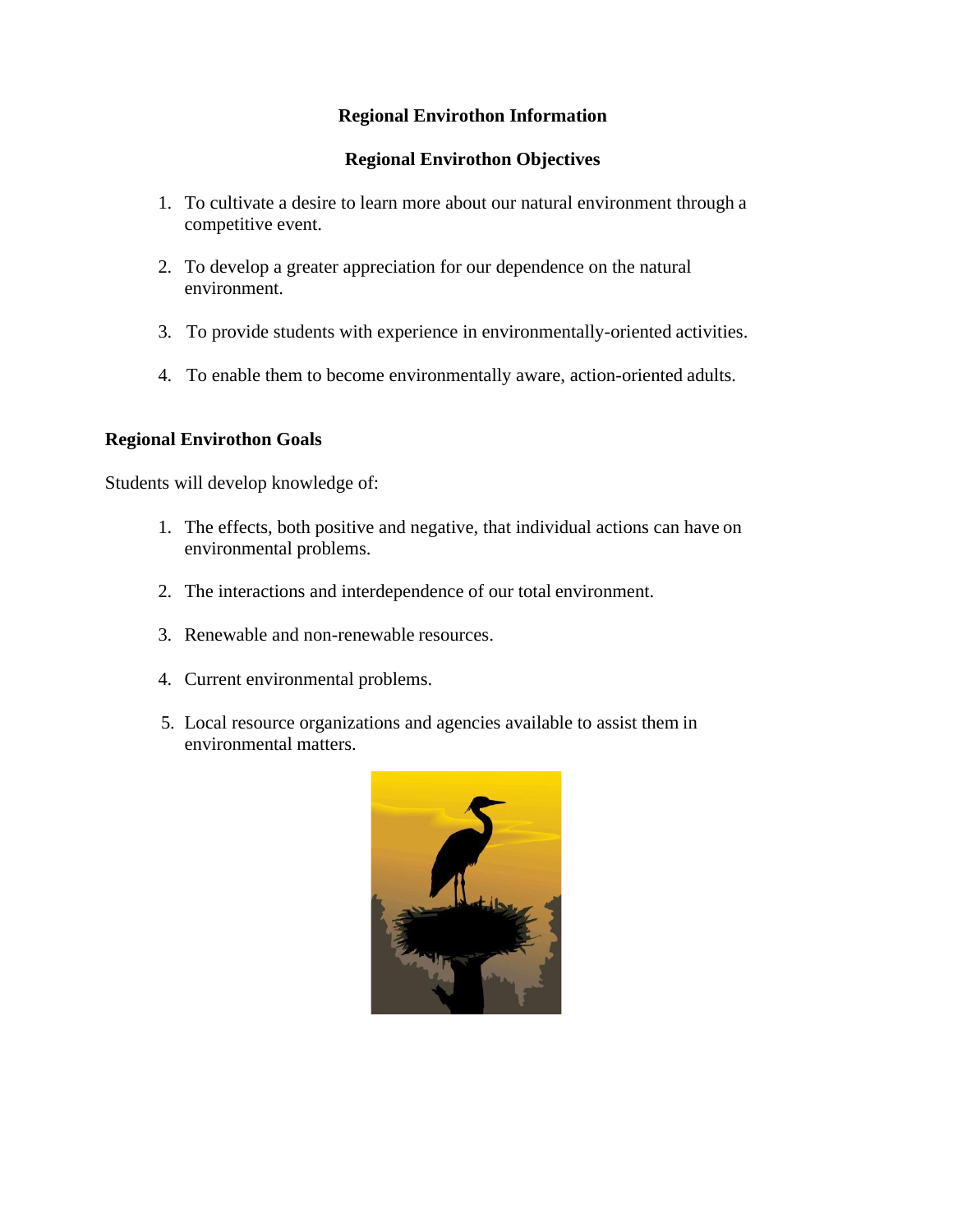### **NYS Envirothon 2022 Current Issues**

### **Waste to Resources**

### **Designing a Comprehensive Local Solid Waste Management Plan**

 Based on a report by Solid Waste Environmental Excellence Protocol (SWEEP), over the next five years, total landfill capacity in the U.S. is forecast to decrease by more than 15%. This means that only 15 years of landfill capacity will remain. However, in some regions it could be only half that. Hazardous Waste is an ever present issue with the prevalence of toxic materials in the waste stream and limited facilities available. Compounding the dilemma of reduced landfill capacity availability is the ban of recyclable scrap export by China. Until recently, more than 20% of recyclables generated in the U.S. have gone to China. Much of the cause for this ban is the contamination of recycling streams with unacceptable materials, where as much as 1 in 4 items placed in recycling bins in the U.S. is not suitable for recycling.

In addition, according to the USDA 40% of food cultivated and grown in the United States is wasted. Totaling over \$285 billion a year in losses, wasted food takes up approximately 24% of landfill volume which is the #1 landfill input according to the US Environmental Protection Agency. Wasted food also uses 14% of all fresh water, 19% of fertilizer and 18% of the cropland space used to produce all food consumed in the U.S. At the same time, about 13% of Americans are food insecure (ReFED).

You are a large County located 1.5 hours outside of a major metropolis. Your County is roughly 1/3 rural, 1/3 suburban, and 1/3 urban. The County's resources are already limited. Your State has a mandate for Planning Units (i.e. Counties in the State) to develop Local Solid Waste Management Plans. The State has also recently passed a law where large food waste generators (chain restaurants, food processors, supermarkets, etc.) must develop a plan to donate excess edible food and transport inedible food scraps to composting facilities beginning on January 1 of next year. Your nearest landfill is 75 miles away over the border in the next state, but only has 10 years left on its permit to accept materials from out of state. There are currently no food scraps composting facilities in the County however there are a small number of municipal and privately owned yard waste processing facilities. There is also one major food bank on the eastern portion of the County, however it is far and relatively inaccessible from most urban areas.

 Your County is charged with developing a proposal to develop a comprehensive Local Solid Waste Management Plan to present to the County Executive who will then report the plan to the Governor. At minimum, your proposal should cover the following items:

- Describe an effective outreach and education strategy address for the above scenario
- How will your plan inform and/or coordinate with solid waste generators such as schools, businesses, commercial and industrial facilities?
- How will your plan coordinate with and/or employ the services of MSW landfills, hazardous waste collection services, end markets for recyclable material, emergency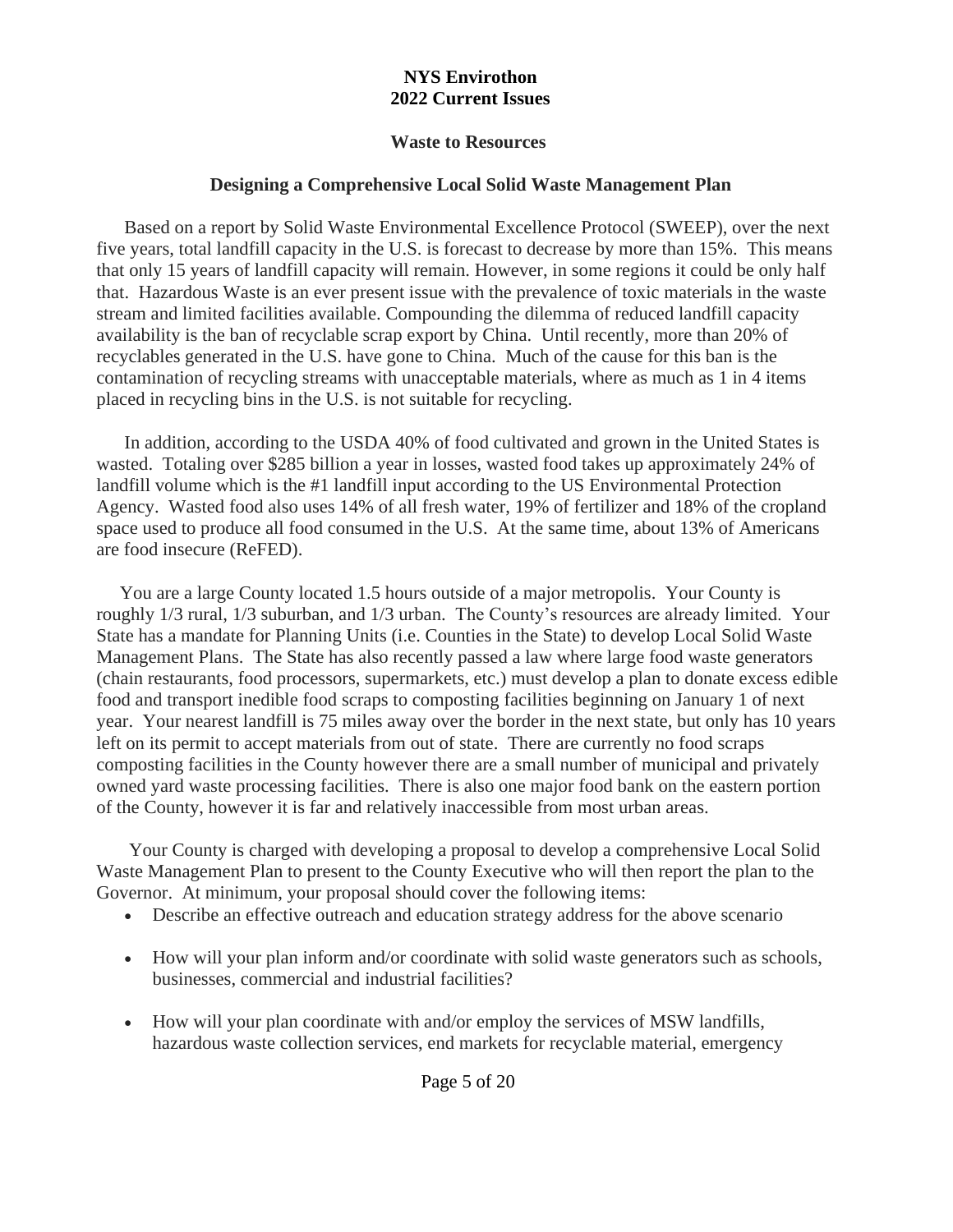feeding programs?

- How will your plan assess existing infrastructure and equipment and how will it assess and implement new infrastructures and technologies?
- How will it deploy resources to support where there are gaps and stimulate the development of new infrastructure
- How will your plan coordinate with neighboring Counties?

**Resources for the Current Issue will be available at: [www.nysenvirothon.org](http://www.nysenvirothon.org/)**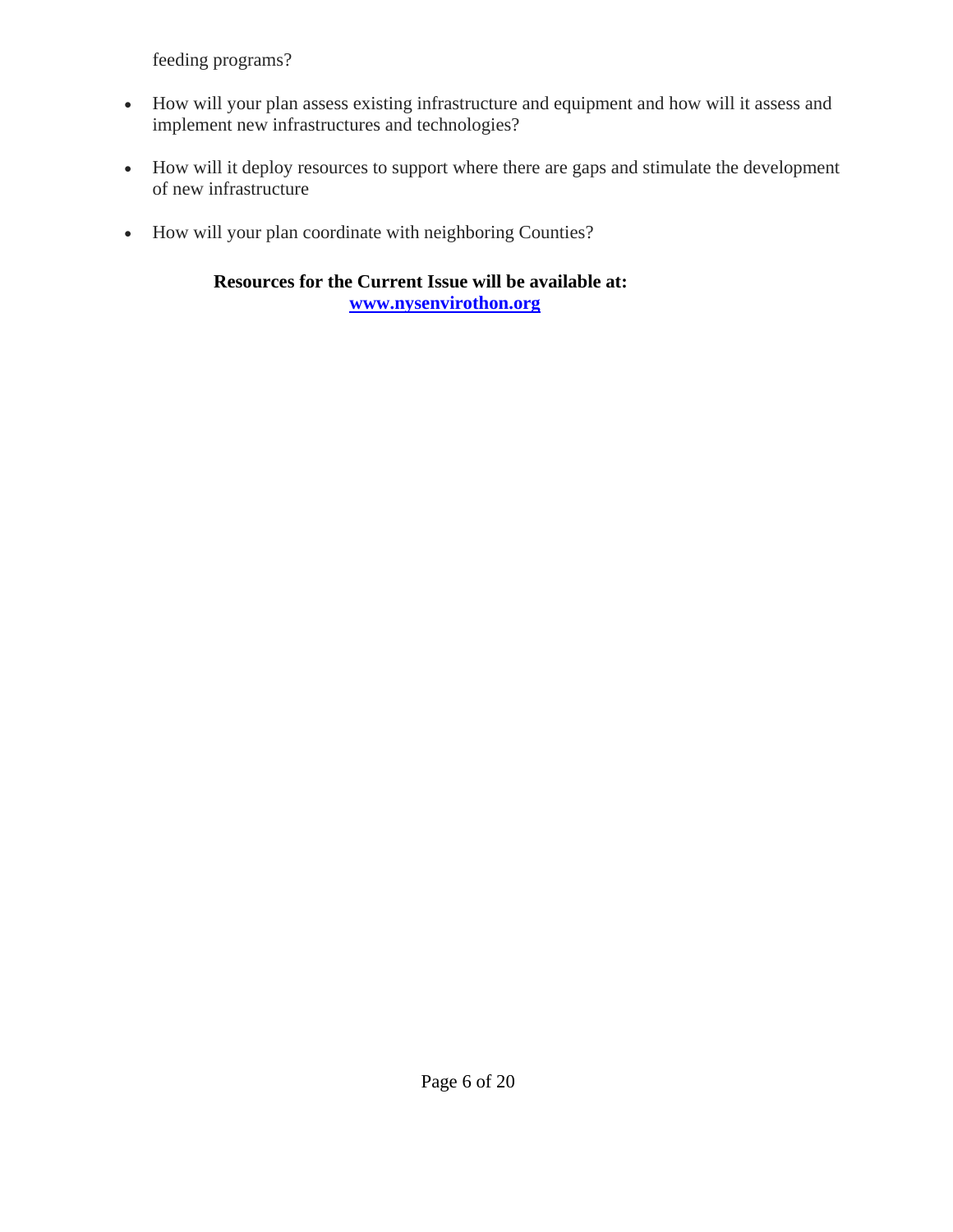### **The Competition**

<span id="page-6-0"></span>The Regional Envirothon competition consists of a variety of methods to test the students' knowledge and understanding of the environment. Testing takes place in five categories: aquatics, forestry, soils, wildlife, and a current environmental issue.

## **Competition Site**

<span id="page-6-1"></span>The Capital Region Envirothon will be held at the New York State Power Authority's Visitor Center at Lansing Manor in Blenheim, NY [\(http://www.nypa.gov/vc/blengil.htm\)](http://www.nypa.gov/vc/blengil.htm))

The Visitors Center and the adjacent attractions are located on State Route 30, 17 miles south of Middleburgh.

*From New York City and points south: Take the New York State Thruway (Interstate 87) north to Catskill (Exit 21), then Route 23 west to Grand Gorge. At Grand Gorge take Route 30 north approximately 10 miles.*

*From Albany and the northeast: Take the New York State Thruway (Interstate 90) west to Interstate 88 (Exit 25A). Go west to Route 30A south (Exit 23). Continue south through Middleburgh as Route 30A becomes Route 30. The Visitors Center is 17 miles south of Middleburgh.*



*From Syracuse and the northwest: Take the New York State Thruway (Interstate 90) east to Canajoharie (Exit 29). Turn east on Route 5S and continue to Route 162, which becomes Route 30 south. Take Route 30 through Middleburgh; the Visitors Center is 17 miles south of Middleburgh.*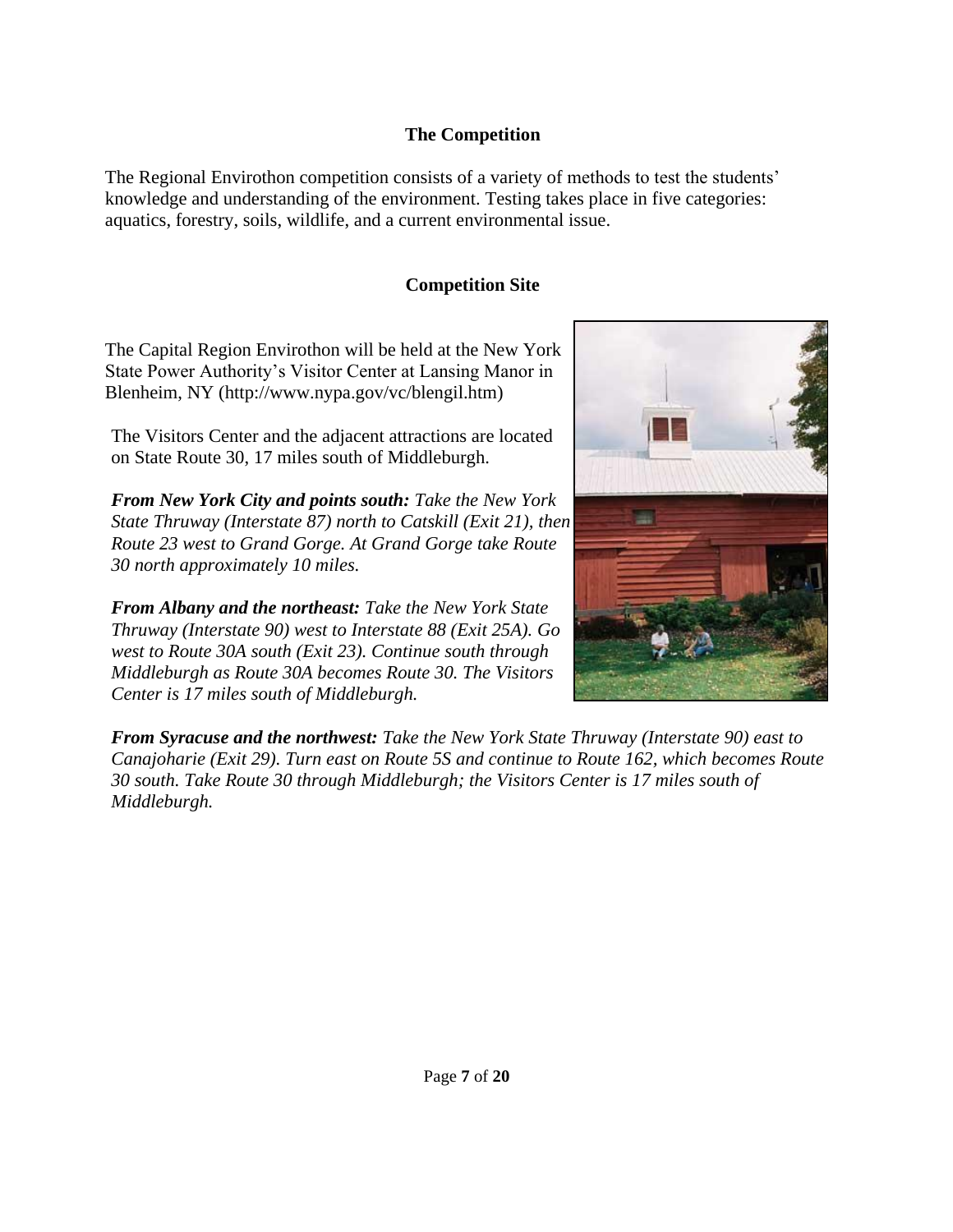### <span id="page-7-0"></span>**Regional Envirothon Rules**

- **1.** Students in grade levels 9 through 12 participate. Grades 7 and 8 may participate, but are not eligible to go on to the State Envirothon.
- **2.** A team must consist of a minimum of four (4) members and a maximum of five (5) members. Only one alternate per team will be allowed to attend the competition. The alternate will not be allowed to participate in the testing.
- **3.** Each school may send up to three (3) high school teams ( $9<sup>th</sup>$  through  $12<sup>th</sup>$  grade) and one (1) middle school team. Team members may not be drawn from different schools (*no all-star teams*). BOCES teams are eligible to compete, as are members of sovereign Native American National Schools. Home-schooled students are also eligible.
- **4.** In the Regional competition, each individual school team will stay together during the competition. The team advisor or coach must travel with the team but shall not assist the team in the actual competition.
- **5.** The advisor(s) will be responsible for a team's proper conduct at all times. A team escort will travel with each group to ensure arrival at the proper testing location, however they will not be responsible for student behavior.
- **6.** Competition will consist of six (6) stations Soils, Wildlife, Forestry, Aquatics, Current Environmental Issue, and an Oral Presentation.
- **7.** Competition will be conducted by cooperating agencies and/or independent environmental organization personnel.
- **8.** The committee's decisions are final on all events.
- **9.** A school's intention to enter teams in the Regional Envirothon must be submitted by April 15, 2022 to their local Contact person listed at the back of this booklet.
- **10.** Registration forms must be submitted by April 22, 2022.
- **11.** The Capital Region Envirothon will be held on May 5, 2022 at the New York State Power Authority's Visitor Center at Lansing Manor.
- **12.** Transportation to the event will be the responsibility of each participating school.
- **13.** A winning team will be the team with the highest cumulative total points for the six events. In the event of a tie, a tie breaker question series will be used to determine the winner.
- **14.** Rules and regulations of the Regional Envirothon are subject to change. Any and all changes will be explained to all team members and advisors at the Envirothon site.
- **15.** Cooperating agencies, advisors and team members involved in the competition will be requested to complete an evaluation of the program following the competition.
- **16.** An oral presentation will be part of the competition. Please see rules on page 12.
- **17.** In the event that the winning county team cannot compete in the State competition, the second place team for that County shall be allowed to enter the State competition.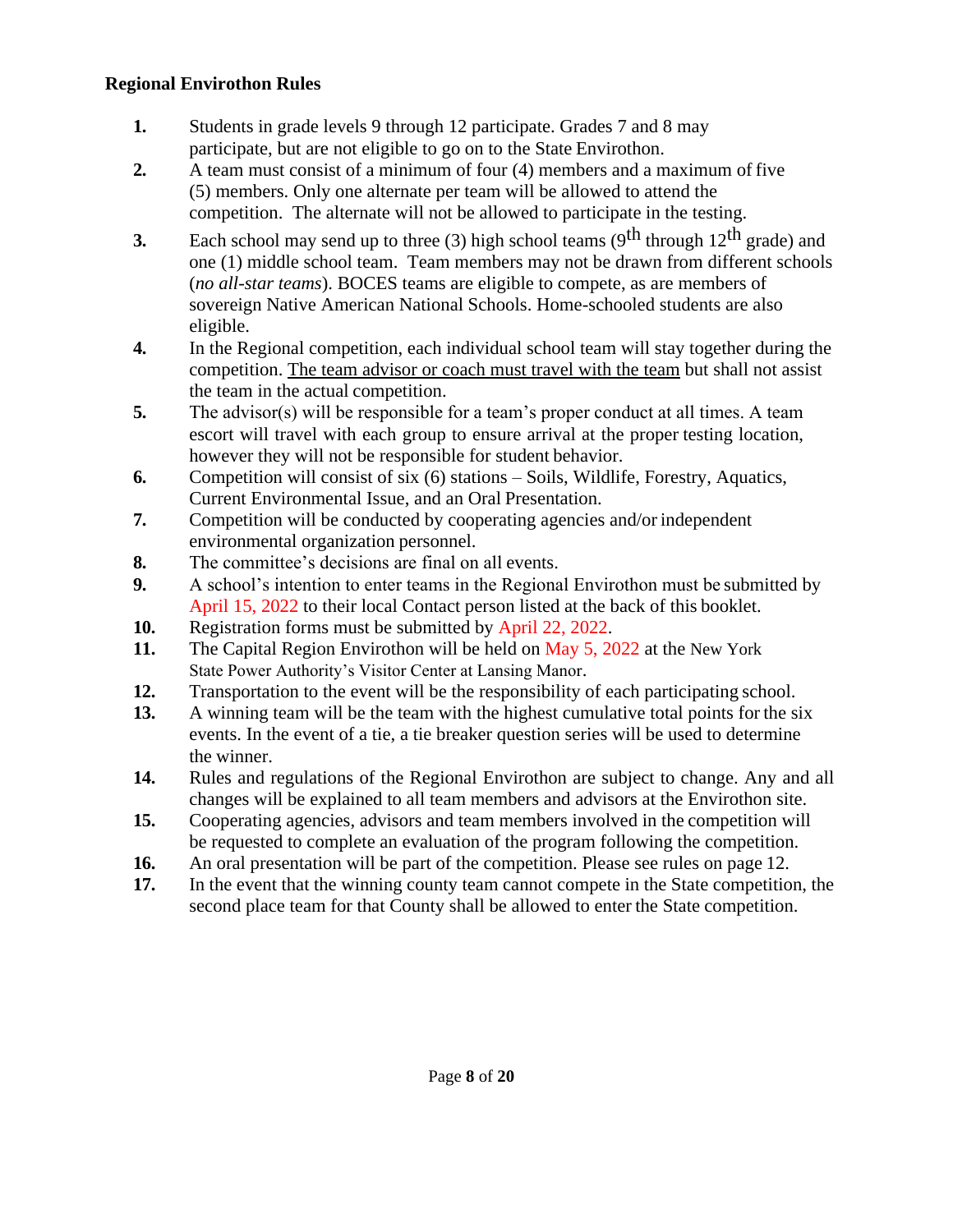### **SAMPLE TEST QUESTIONS**

### <span id="page-8-1"></span><span id="page-8-0"></span>**SOILS**

- 1. Of the following soils, the one in which capillary water would ultimately rise to the greatest height is:
	- A. coarse sand
	- B. sandy loam
	- C. clay
- 2. If a soil has a Munsell color notation of 7.5YR 5/6, the hue is:
	- A. 5
	- B. 6
	- C. 5/6
	- D. 7.5
	- E. 7.5 YR
- 3. Which of the following elements is commonly considered to be immobile in soil?
	- A. Nitrogen
	- B. Phosphorus
	- C. Potassium
	- D. Sulfur
- 4. Which of the following are not soil forming factors?
	- A. time
	- B. color
	- C. parent material
	- D. climate
- 5. What is the term that describes material, such as sand, silt, or clay deposited on land by streams?
	- A. soil
	- B. complex
	- C. alluvium
	- D. morphology

#### **ANSWERS:**

**1. C 3. B 5. C 2. E 4. B**



Page **9** of **20**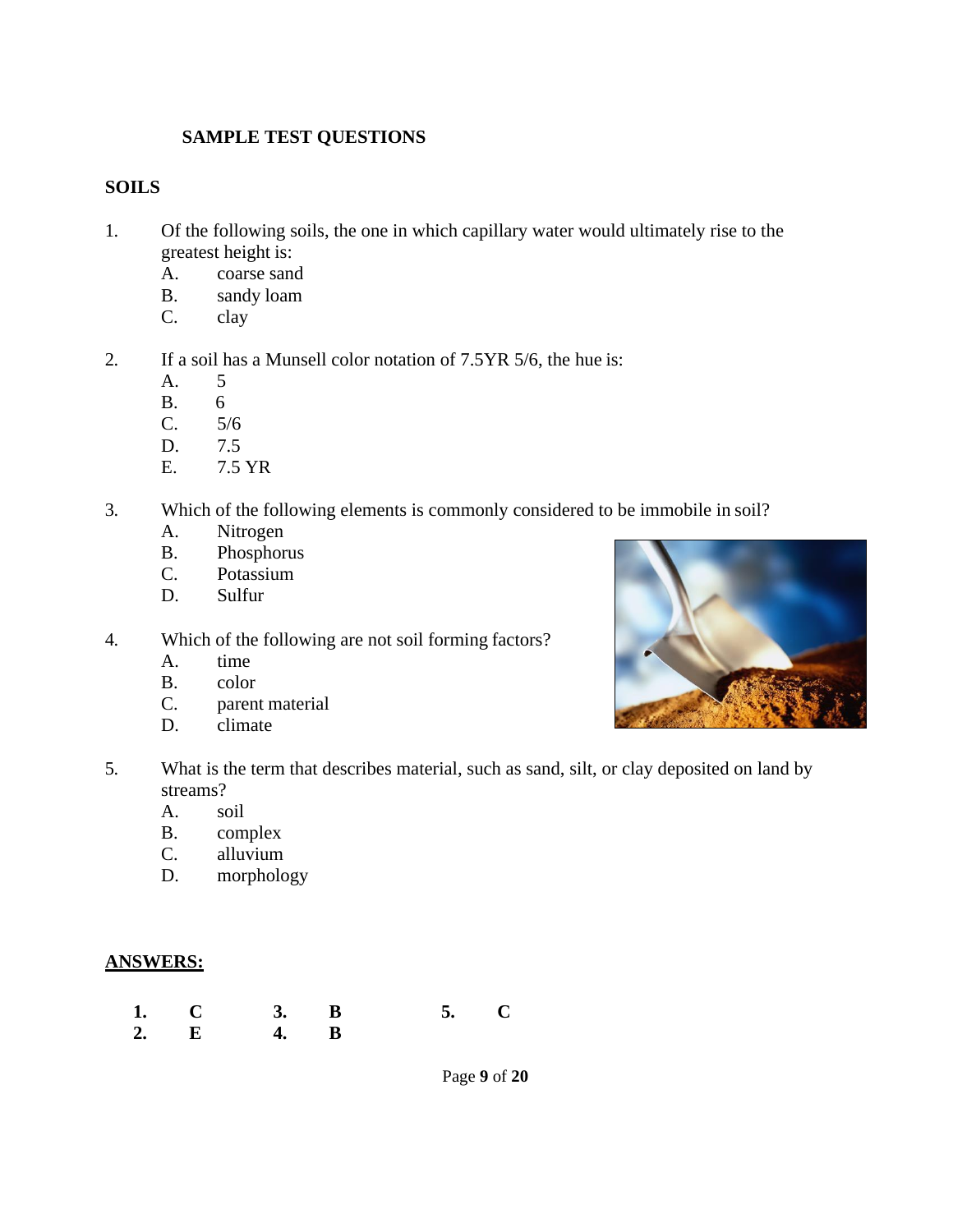# <span id="page-9-0"></span>**AQUATICS**

- 1. Many fish such as shad, spend most of their life in the ocean, returning to freshwater to lay eggs. This cycle is called
	- A. spawning
	- B. planktonia
	- C. anadromous
	- D. metamorphic
- 2. Decomposition in wetlands occurs at a slow rate due to soils that are
	- A. saturated and aerobic
	- B. saturated and anaerobic
	- C. saturated and oxygenated
	- D. unsaturated and aerobic
- 3. Which of the aquatic ecosystems described below contain aquatic insects?
	- A. marsh, pond, and swamp only
	- B. marsh, bog, and lake
	- C. all of them
	- D. none of them
- 4. Which is a possible aquatic food chain?
	- A. algae-northern pike-beaver-merganser
	- B. duckweed-dragonfly-bloodworm-scud
	- C. algae-tadpole-largemouth bass-great blue heron
	- D. cattail-muskrat-osprey-leopard frog
- 5. The middle zone of a thermally stratified lake is called the :
	- A. euphotic zone
	- B. thermocline
	- C. epilimnion
	- D. hypolimnion

# **ANSWERS**

- **1. C**
- **2. B**
- **3. C**
- **4. C**
- **5. B**

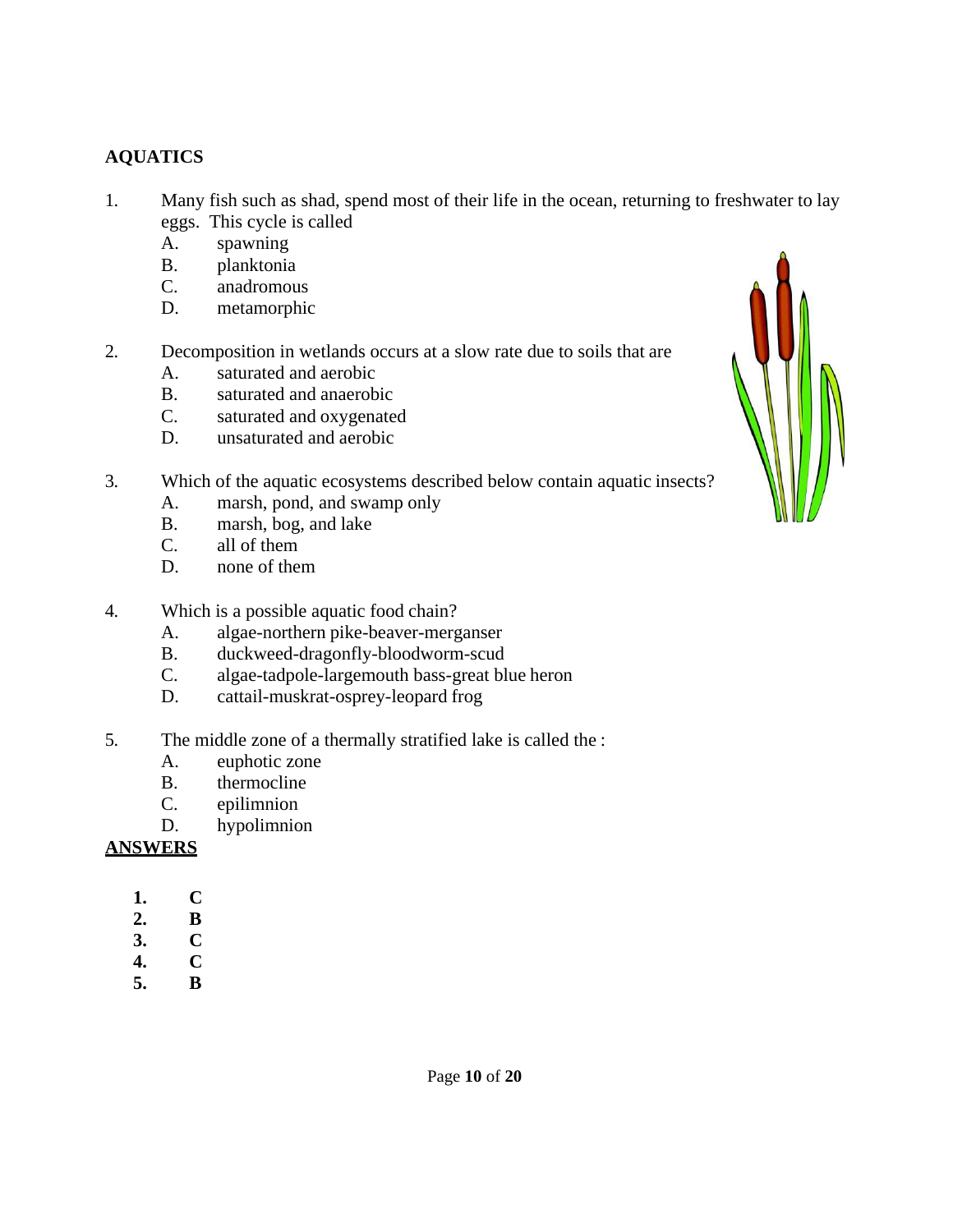# <span id="page-10-0"></span>**FORESTRY**

- 1. In planting seedlings, the one reason air pockets should not be left around roots is:
	- A. air pockets provide easy access for rodents
	- B. they cause roots to dry out and result in seedling mortality
	- C. they provide over-wintering space for insects
	- D. air pockets trap nutrients in rain runoff
- 2. Growing tissue just inside the bark of a tree is referred to as the :
	- A. cambium layer
	- B. inner bark
	- C. xylem tissue
	- D. none of the above
- 3. The Asian Longhorn Beetle is causing the greatest damage to:
	- A. Colorado Blue Spruce
	- B. Red Oak
	- C. Norway Maple
	- D. Flowering Dogwood
- 4. Maps can be scaled in four ways. Which map will show small features to the greatest detail?
	- A. 1:250,000
	- B.  $1" = 1$  mile
	- C. 1:24,000
	- D. 1/6000
- 5. Which of the following is a common pioneer species?
	- A. Aspen
	- B. Beech
	- C. Sugar Maple
	- D. Hemlock

# **ANSWERS**

- **1. B**
- **2. A**
- **3. C**
- **4. D**
- **5. A**

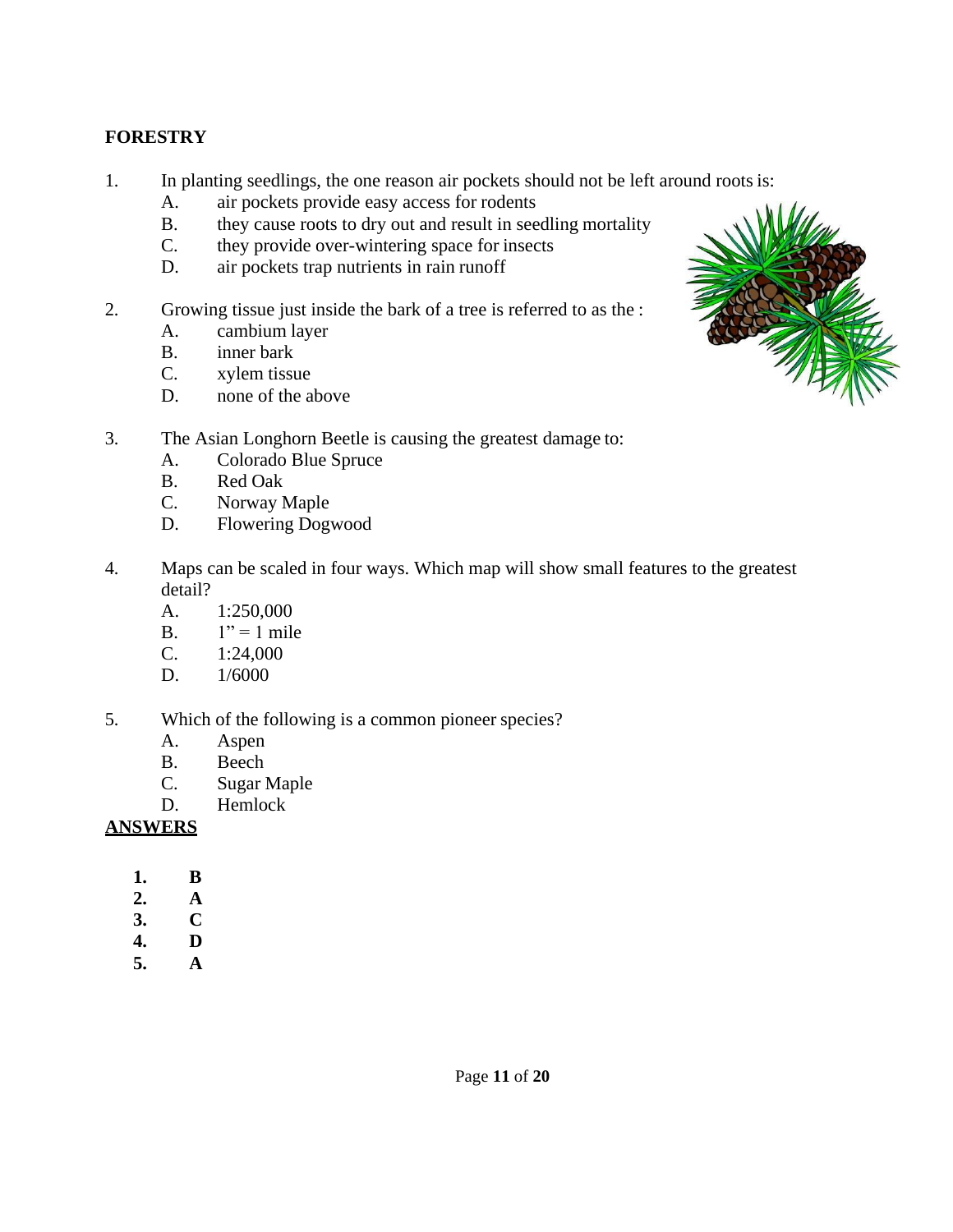### <span id="page-11-0"></span>**WILDLIFE**

- 1. Which of the following was the first bill to control the interstate transportation of illegally taken wildlife?
	- A. The Endangered Species Act
	- B. The Lacey Act
	- C. The Wildlife Conservation Act
	- D. The Pittman-Robertson Act
- 2. Foxes and coyotes do not typically occupy the same territory because
	- A. their niches are too closely related
	- B. intense interspecific competition exists
	- C. intense intraspecific competition exists
	- D.  $A & B$
	- E. A & C
- 3. What is the primary food preference for beaver during the winter months?
	- A. berries
	- B. crustaceans
	- C. tree bark
	- D. none of the above
- 4. What are the four North American flyways?
	- A. Atlantic, Mississippi, Central, Pacific
	- B. Hudson, Mississippi, Colorado, Pacific
	- C. East, mid-east, mid-west, West
	- D. Atlantic, Mississippi, Colorado, Pacific
- 5. Retrices refer to
	- A. pelts
	- B. feathers
	- C. beaks
	- D. food stuff

### **ANSWERS**

- **1. B**
- **2. D**
- **3. C**
- **4. A**
- **5. B**

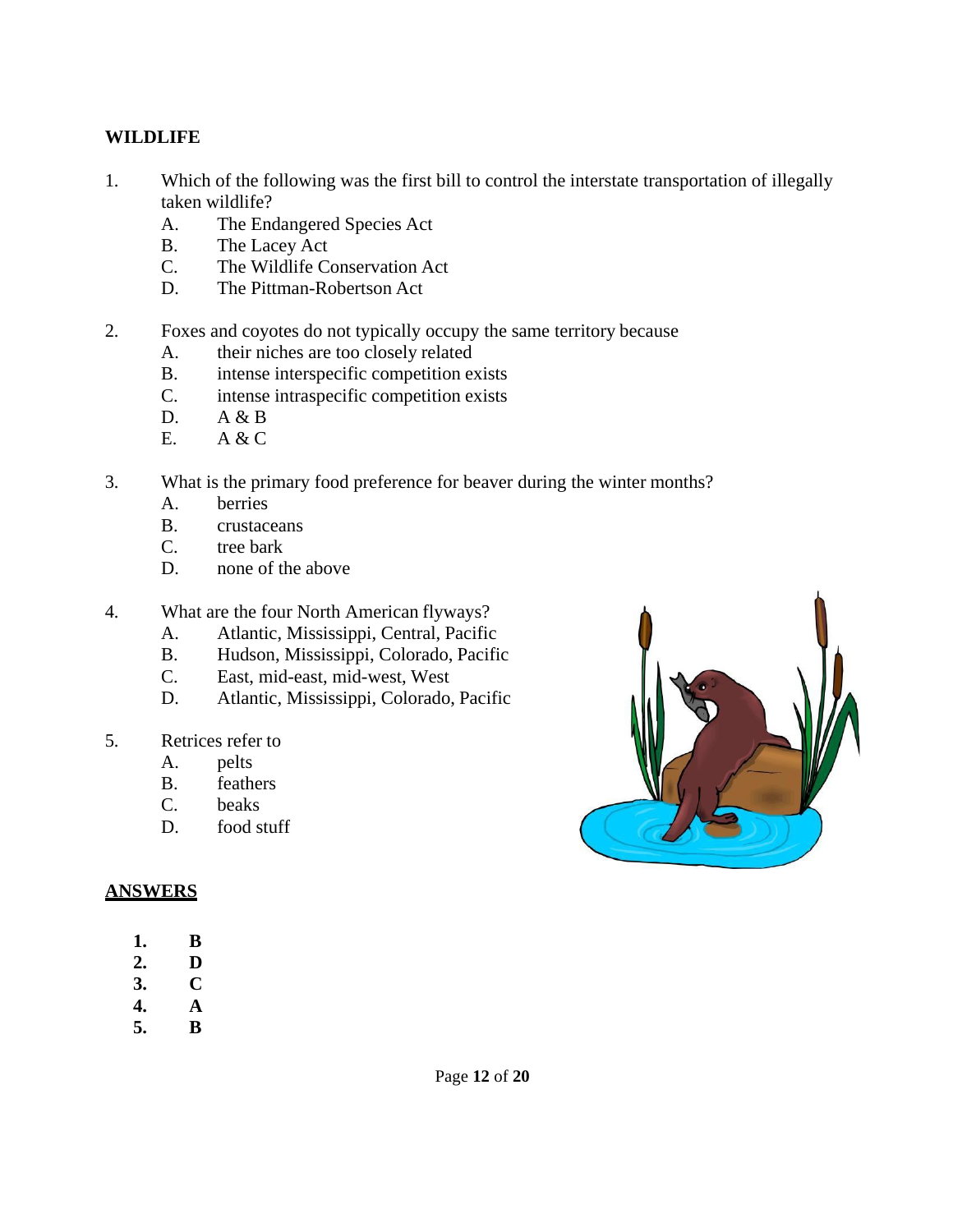### **ORAL PRESENTATION RULES AND REGULATIONS**

#### **ADAPTED FROM THE NYS ENVIROTHON RULES AND REGULATIONS**

<span id="page-12-0"></span>The New York State Envirothon has made the problem solving oral presentation a mandatory part of the competition. The scenario will be posted on the NYS Envirothon website - [www.nysenvirothon.org](http://www.nysenvirothon.org/)

The Capital Region Envirothon will have an oral presentation this year which will be worth up to 20 points. Students will have the opportunity to do their presentations the day of the event. **You may participate by following the new Google Slide rules or by using the poster board rules from past events. This decision is entirely up to you as a team.**

The oral presentation component will be totaled into the team's final score just like the five other components (soil/land use, aquatic ecology, forestry, wildlife, and current issue). The problem-solving oral presentation will be conducted as follows:

- **1.** The oral presentation problem is based on the NCF Current Issue and will be available on the New York State Envirothon website by the end of January. This will give all teams sufficient time to prepare.
- **2.** New this year: The 2022 Envirothon Oral Presentation portion of the contest will use Google Slides to generate their presentation graphics.
- **3.** Students will create a maximum of 20-slide slideshow in Google Slides. NO sounds, video clips, videos or slide transition animations may be used. This slide show will be emailed to the Capital Region Envirothon Committee to [CREnvirothon@gmail.com](mailto:CREnvirothon@gmail.com) by **3 PM on Wednesday April 27, 2022.**
- **4.** The following are the only items a team is permitted to use to develop its presentation, including all visuals that will be used during its presentation. Use of any other materials is prohibited.
	- − Google Slides
	- − Flash Drive 1 per team
		- a. Each flash drive will be labeled with a team number
		- b. A backup copy of your team's presentation should be loaded on this and brought to the event.
	- − Note cards
		- a. Each team will be allowed 5 note cards, size 4"x6" note cards to utilize for their presentation
	- − Pencils
	- **5.** Rules and Guidelines for PowerPoint Presentations
		- Only graphics and pictures created by the team may be utilized on the slides. Any other material needs to be cited in the references on the last slide.
		- The use of videos or sound on Google Slides is prohibited.
		- No animation features can be utilized for slide transition, or on the slide itself.
		- A maximum of 20 slides can be used per presentation.
		- NO role playing or skit scenarios are allowed.
		- Slide shows are final at the time they are turned in on Wednesday April  $27<sup>th</sup>$  by 3 PM.
	- **6.** Each team will have ten minutes for its presentation before the Envirothon judges. The judges will then have five minutes to ask the students questions. Presentations should be between 7 and 10 minutes. Points will be deducted for presentations less than 7 minutes or longer than 10 minutes.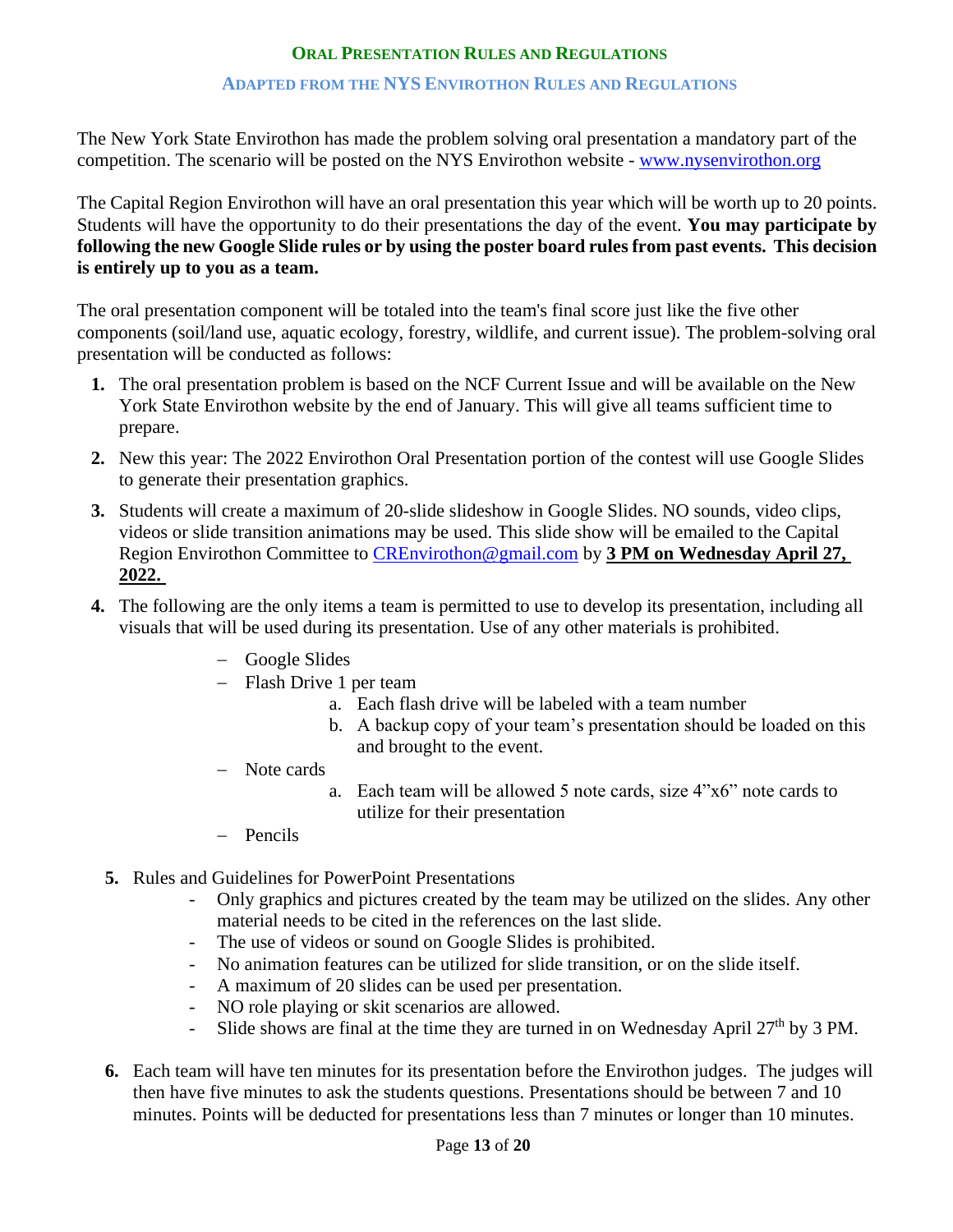- **7.** A laptop computer (with your presentation preloaded), projector, and slide advancer will be provided in your presentation room.
- **8.** Teams should include both pros and cons in their presentation.
- **9.** All 5 members must have a speaking part. Points will be deducted if all 5 members do not participate. The alternate will not be allowed to participate.
- **10.** All references should be cited on the last slide of presentation. Students may use both sides of the note cards for their notes.

Materials **NOT ACCECTABLE** for use and could be counted towards a disqualification of the team:

 Pens or ink of any kind Sounds, graphic motions or video clips Edited slide shows after April 28, 2022

- Students should be prepared to talk on the topic and not read facts from the slides. Slides that are heavy on text and read from will not receive a high score. Slideshows will be inspected prior to presentations and will be previewed for three things: no more than 20 slides, no motion, sound bites or video clips and references. Also, no cell phones, ear buds or digital devices are allowed in the room. **(NO EXCEPTIONS)**
- Each team member is allowed to use one prepared note card (4" x 6"only) to aid them. Note cards may not be included as part of the visual aids. Students may use both sides of the note cards. **ALL NOTE CARDS MUST BE HANDWRITTEN! NO PRINTED OR TYPED MATERIAL WILL BE ACCEPTED.** Teams using anything but the materials listed for their Oral Presentation will be subject to disqualification.
- Students should work with fellow team members to prepare for the problem-solving presentation. Teachers and coaches should not prepare their team's presentation.
- Teams may organize team members in any way, but are reminded all team members must participate. Costumes or "dressing the part", roll playing, or "skits" are not allowed. **(NO EXCEPTIONS)**
- There is to be no direct contact with the judges before, during, or after the presentation. Distribution of brochures, handouts, pamphlets, etc. is prohibited.
- Advisors are allowed in the room to watch the presentation **ONLY** if the team members permit it. Advisors are not to speak, give any signals, leave the room, or influence the presentation in any way.
- English is the designated language of the NYS Envirothon. All written tests and oral presentation scenarios will be in English.

# Materials List For Poster Board Presentations

- 2 sheets of white poster board  $(22"x28")$
- Markers  $-8$  colors
- Assorted (10 colors, not white) construction paper  $(9"x12")$
- Glue
- $\bullet$  #2 pencils
- Scotch tape
- $\bullet$  4"x6" note cards (one per student) must be handwritten, not printed or typed
- Scissors

\*Pens or ink of any kind, stencils or photo copied graphics, tools for creating geometric shapes, could be counted towards a disqualification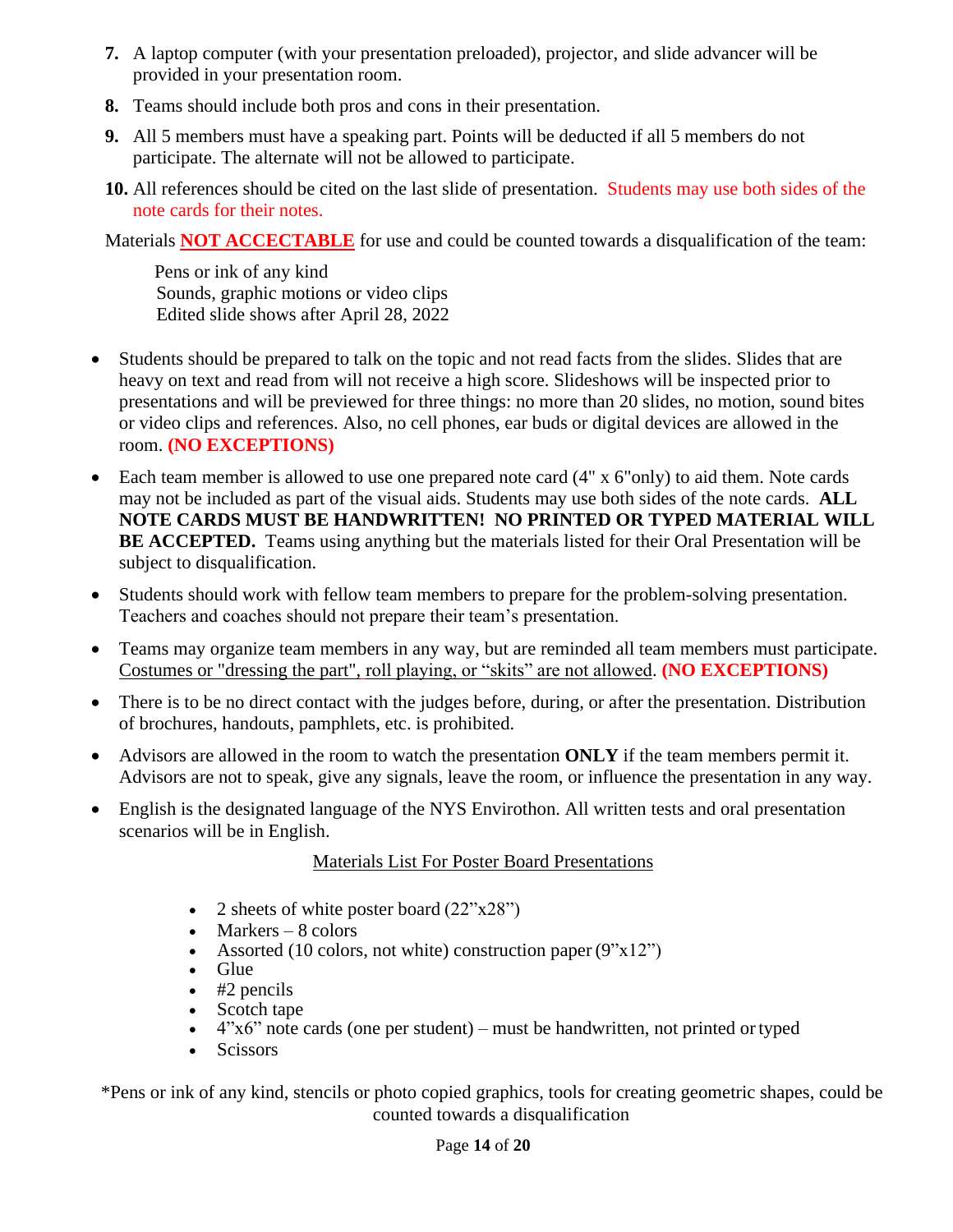#### **Awards**

<span id="page-14-0"></span>Plaques will be given to the first place team from each county. The first place team from each county has the opportunity to go on to represent their county at the State Envirothon, which will be held at Hobart & William Smith Colleges in Geneva, NY on May 25 and 26, 2022.





Page **15** of **20**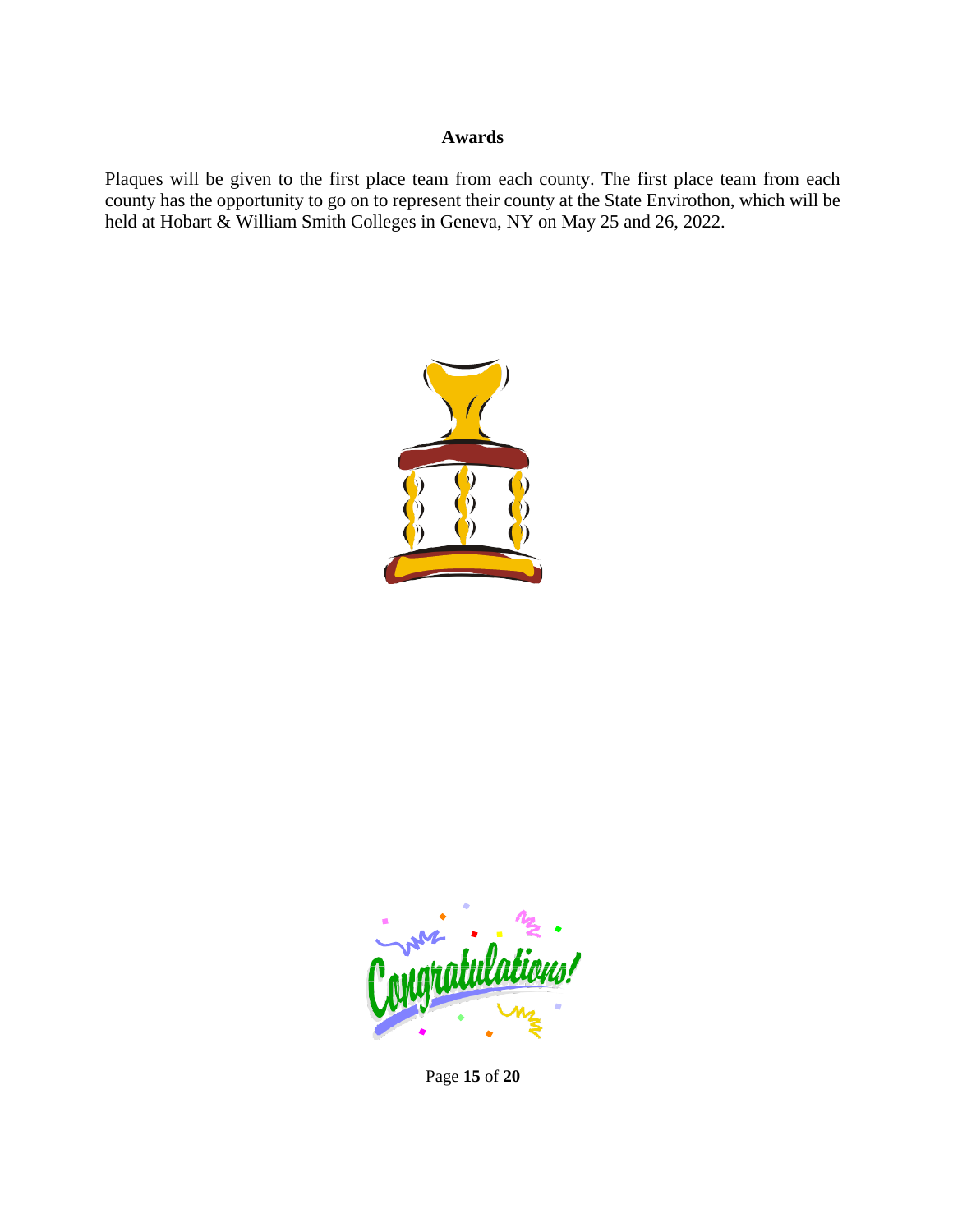# **Regional Envirothon Registration Form**

Information must be legible

County

Team Name

| <b>Team Members</b>                                                                                                   | Grade | T-shirt<br>Size |
|-----------------------------------------------------------------------------------------------------------------------|-------|-----------------|
| <u> 1989 - Johann Stein, marwolaethau a bhann an t-Amhair ann an t-Amhair an t-Amhair an t-Amhair an t-Amhair an</u>  |       |                 |
| the contract of the contract of the contract of the contract of the contract of                                       |       |                 |
| <u> 1980 - Johann Barbara, martxa alemaniar arg</u>                                                                   |       |                 |
| the control of the control of the control of the control of the control of the control of                             |       |                 |
| <u> 1989 - Johann John Stein, markin fan it ferstjer fan de ferstjer fan it ferstjer fan it ferstjer fan it fers</u>  |       |                 |
|                                                                                                                       |       |                 |
| School Name                                                                                                           |       |                 |
|                                                                                                                       |       |                 |
| <u> 1989 - Johann Stoff, deutscher Stoff, der Stoff, der Stoff, der Stoff, der Stoff, der Stoff, der Stoff, der S</u> |       |                 |
|                                                                                                                       |       |                 |
| <b>E-mail Address</b>                                                                                                 |       |                 |

*Note:* Registration form must be completed and returned by *April 22, 2022,* to your local Soil and Water Conservation District.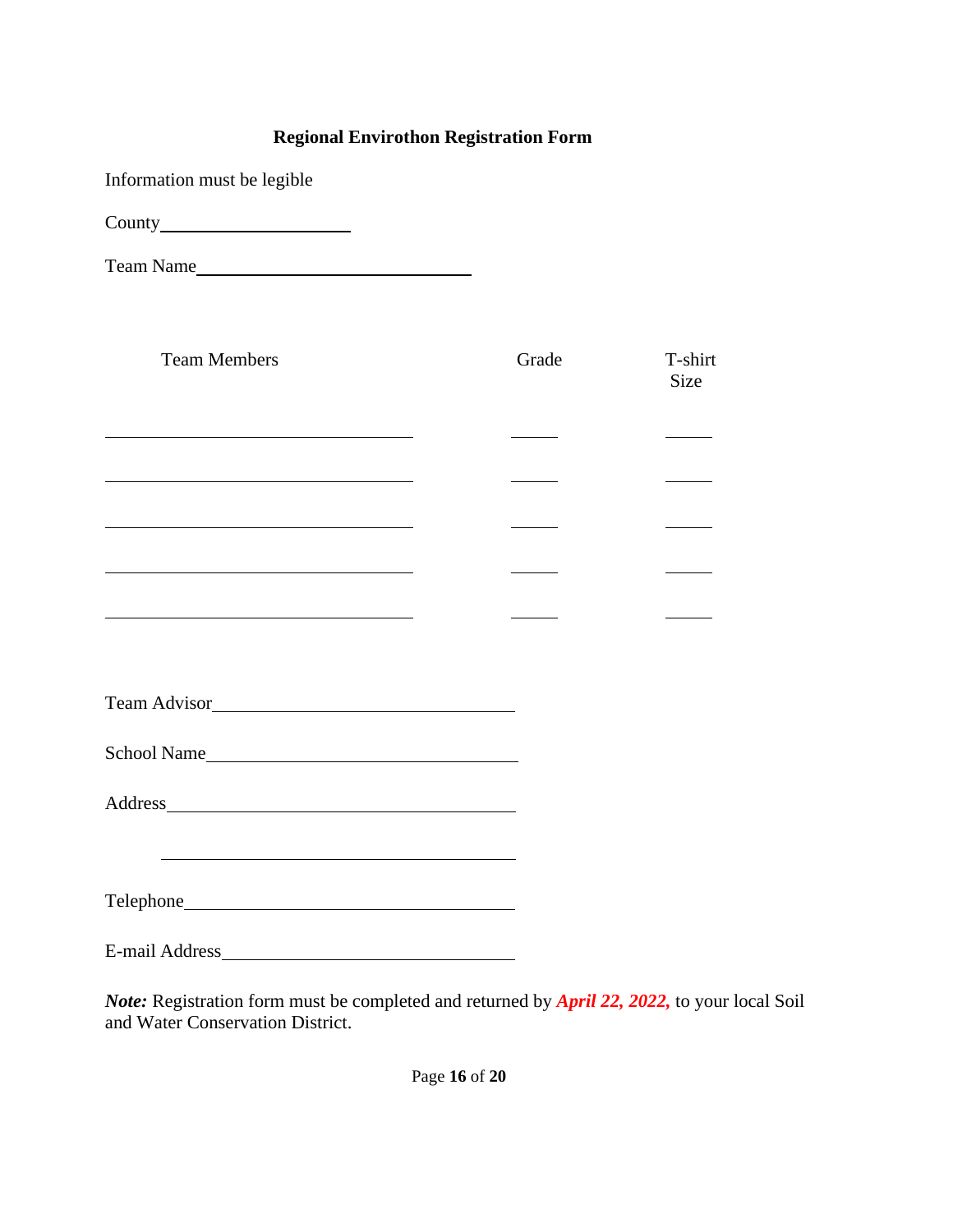# **Regional Envirothon Registration Form**

Information must be legible

County

Team Name

| <b>Team Members</b>                                                                                                   | Grade | T-shirt<br><b>Size</b> |
|-----------------------------------------------------------------------------------------------------------------------|-------|------------------------|
| the control of the control of the control of the control of the control of the control of                             |       |                        |
| the contract of the contract of the contract of the contract of the contract of                                       |       |                        |
| <u> 1989 - Johann Barn, mars ann an t-Amhain Aonaich an t-Aonaich an t-Aonaich ann an t-Aonaich ann an t-Aonaich</u>  |       |                        |
| <u> 1989 - Johann Stoff, deutscher Stoff, der Stoff, der Stoff, der Stoff, der Stoff, der Stoff, der Stoff, der S</u> |       |                        |
| <u> 1989 - Johann Barn, mars et al. 1989 - Anna ann an t-Anna ann an t-Anna ann an t-Anna ann an t-Anna ann an t-</u> |       |                        |
|                                                                                                                       |       |                        |
|                                                                                                                       |       |                        |
|                                                                                                                       |       |                        |
|                                                                                                                       |       |                        |
|                                                                                                                       |       |                        |
|                                                                                                                       |       |                        |
| <b>E-mail Address</b>                                                                                                 |       |                        |

*Note:* Registration form must be completed and returned by *April 22, 2022,* to your local Soil and Water Conservation District.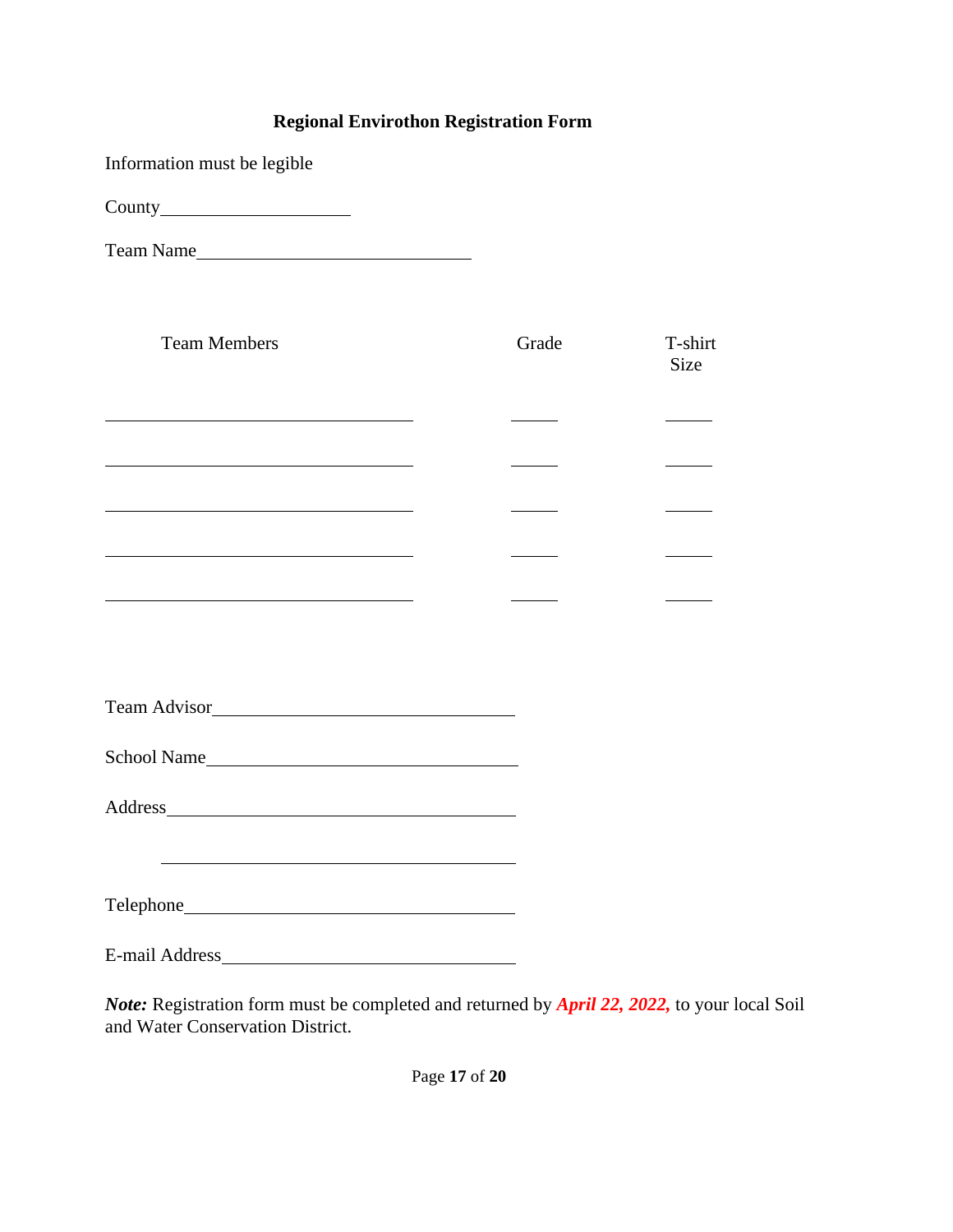### <span id="page-17-0"></span>**The Day of the Envirothon**

### **School Pride**

Each team is encouraged to display school pride! Wearing your school colors or a school cap is the best way to start. Team members should decide before the competition what they are going to wear. *Remember to include your Envirothon T-shirt which students will receive the day of the event.*  Teams are also encouraged to bring school banners, flags, and pennants to display on your bus, van, or cars. Let everyone know that you are there!

Teams should also encourage their principals, teachers, and parents to attend the competition and awards ceremony. Your participation in this competition is something to be proud of.

### **Be Prepared!**

1. *Dress warmly and in layers!* Temperatures at the site of the competition may be cooler than the temperature at your home.

2. *Wear proper foot attire!* It may be muddy and wet on the trails. Cold feet are miserable. It's up to each of us to dress appropriately.

3. The program will be outside unless it's raining heavily or snowing. Only then will it be held inside.

4. The program will not be canceled.

5. We hope that the program is fun and educational for all. If you're not dressed for the weather, you will not enjoy being there.



Page **18** of **20**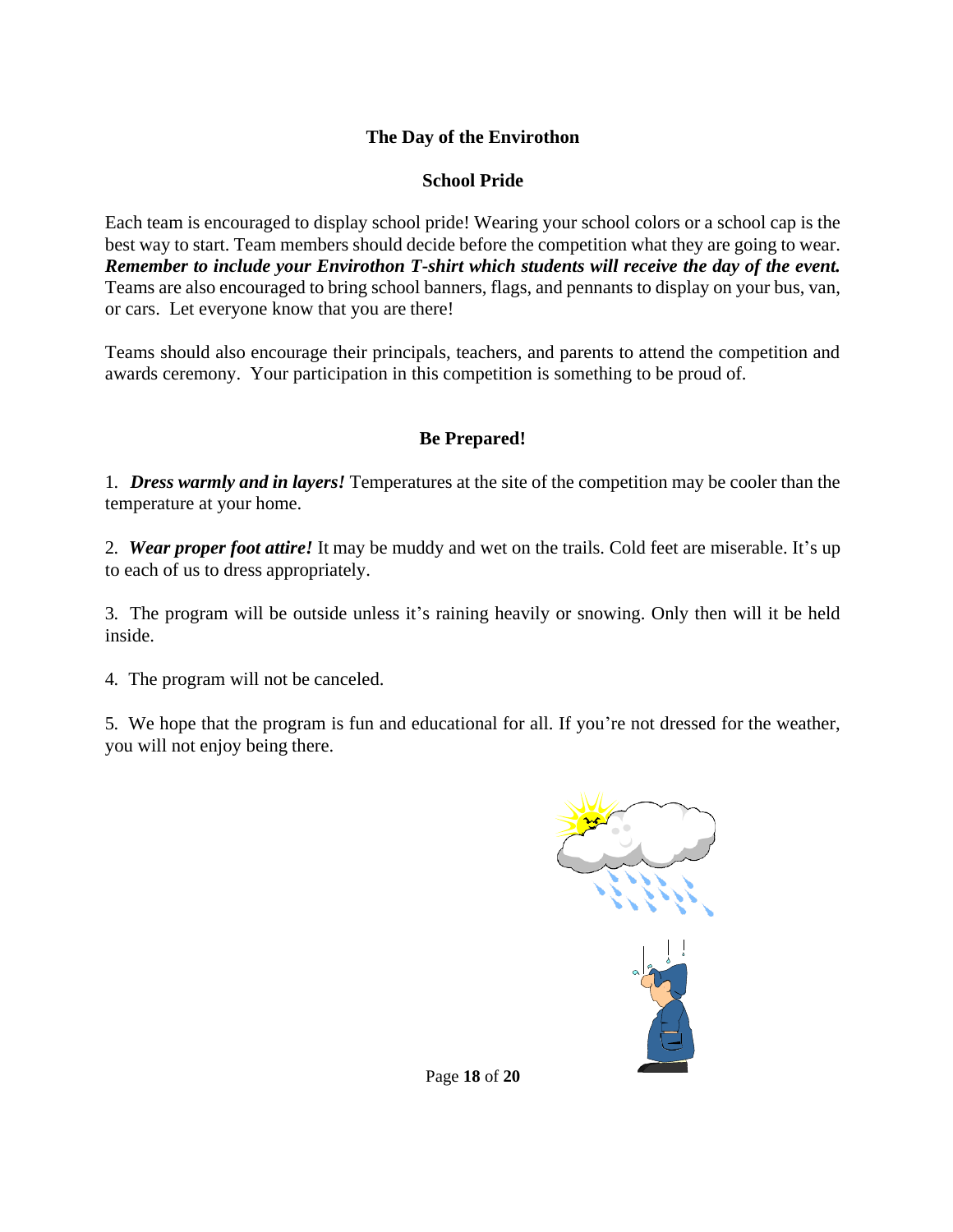#### **Regional Envirothon Committee**

<span id="page-18-0"></span>The Regional Envirothon Committee consists of the following districts and their representatives:

#### **Albany County SWCD**

Susan Lewis susan.lewis@ny.nacdnet.net 518-765-7923

#### **Columbia County SWCD**

Laura Sager laura.sager@ccswcd.org 518-828-4386

#### **Montgomery County SWCD**

Scott Davis scott.davis3@ny.nacdnet.net 518-853-7008

#### **Orange County SWCD**

Christine DeGroodt Chris.hopmayer@ocsoil.org 845-343-1873

#### **Rensselaer County SWCD**

Laura Bornt laura.bornt.renscoswcd@gmail.com 518-271-1740

#### **Schenectady County SWCD**

Tyler Levy tyler.levy.scswcd@gmail.com 518-399-6980

# **Schoharie County SWCD**

Danielle Parker DParker@schoharieswcd.org 518-823-4535

#### **Ulster County SWCD**

Margarete Wagner margarete.wagner@ny.nacdnet.net 845-883-7163

Page **19** of **20**